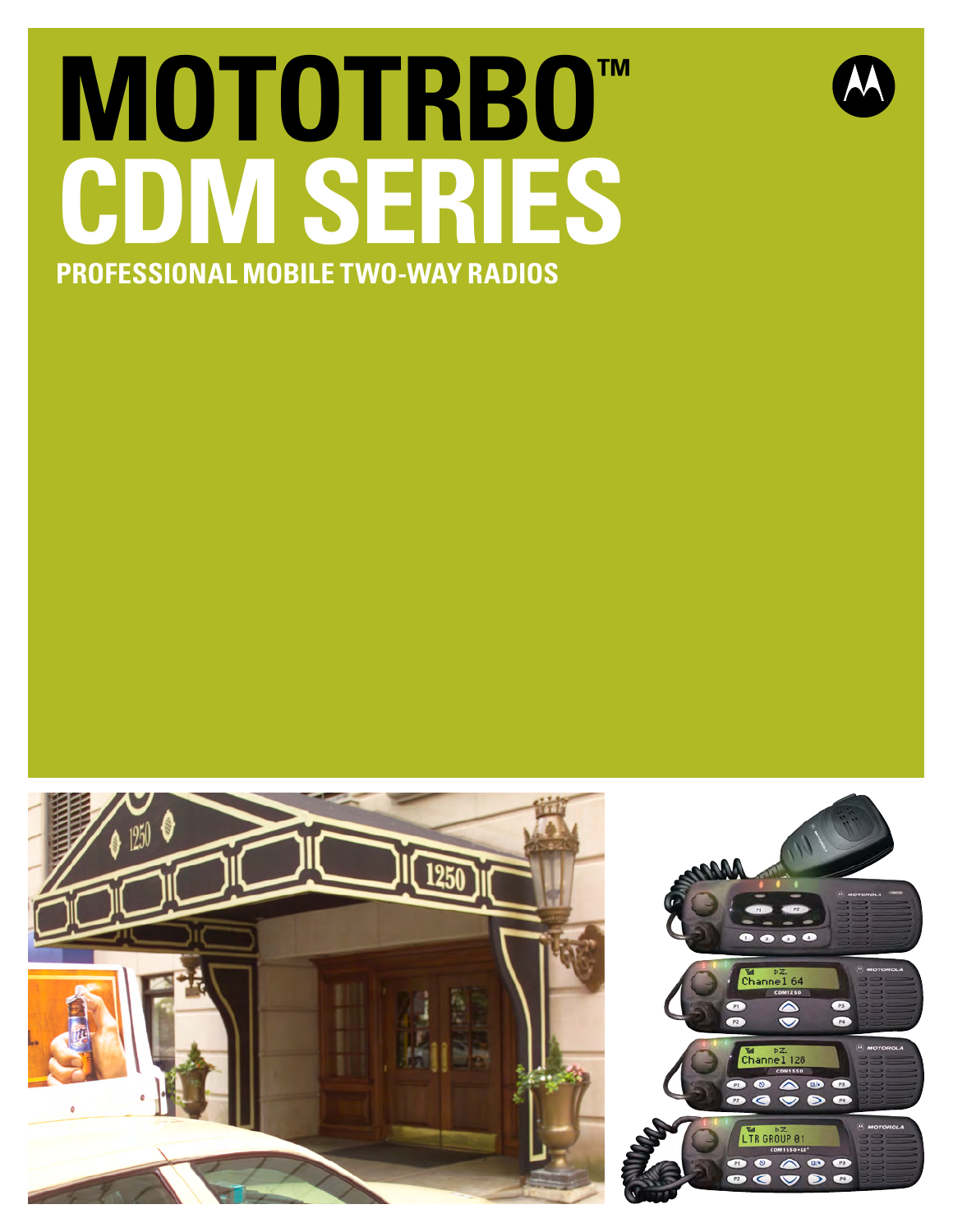

## **CDM Professional Series two-way mobile radios designed for professionals on the move.**

Motorola is a company of firsts with a rich heritage of innovation. We continue to invent what's next—connecting people, delivering mobility and making technology personal. Whether you need to connect with one, one dozen or one hundred people, the CDM Series two-way mobile radios help keep you and your team working efficiently.

With CDM Series radios, you'll enjoy exceptional quality and user-friendly functionality. Featuring Motorola's X-Pand™ audio enhancement technology and a large front projecting speaker, CDM Series radios ensure crisp, clear audio even in noisy locations or vehicles. Customizable buttons can be programmed for quick access to your most frequently used features and MDC 1200 signaling provides a wide range of calling options.

The CDM Series is comprised of four two-way mobile radios—so whether you need simple yet highperforming functionality or a more complex communication solution, there is a CDM Series radio to meet your needs.

#### **Motorola built and backed by Subscriber Repair**

Managing the in-house repair and maintenance of your radios takes a dedicated staff of technicians and an ongoing investment in equipment and training. Motorola has already made that investment and can help you easily and cost effectively keep your radios in top operating condition. You can rely on Motorola to support your radio system with these Subscriber Repair service offerings:

#### **Repair Service Advantage (RSA)**

Repair Service Advantage is a post-warranty service offering that extends the service coverage of Motorola subscriber mobile or portable radios. RSA can be purchased as an option to new radio purchases and is available in 1, 2 or 3-year increments. (US only)

#### **Extended Warranty**

In addition to the 2-year standard warranty, Extended Warranty is available for a total of 3 or 5 year coverage. (Canada only)

## **Motorola Original® accessories can turn your radio into a custom communication system.**

CDM Series Professional Radios offer high performance and rugged dependability for users on the move. Motorola Original accessories enhance the performance and capabilities of the CDM mobiles. That's because every Motorola Original accessory is designed, built and rigorously tested to the same quality standards as Motorola radios, so you can be sure that each accessory will be ready to do its job time after time.

#### **Audio Solutions**

#### **Microphones**

A variety of mobile microphones are available to support user needs. The keypad microphone provides a full numeric keypad and three programmable buttons. The heavy duty microphone provides enhanced durability and easier handling while wearing gloves and the visor microphone enables hands-free and discreet communication.

#### **Speakers and Public Address Kits**

These accessories turn your mobile into a public communication system. Ideal for college campuses, industrial complexes or local schools that need to communicate with the public in the event of an emergency. A range of speakers and installation accessories give you flexibility to communicate from a desktop station or vehicle.

#### **Control Station Accessories**

The CDM Control Station converts a CDM Professional Series mobile into a convenient base station. The radio mounts into the lightweight, portable chassis, containing a full range of front panel control buttons plus an internal microphone, speaker and power supply. A front connector allows for a range of external audio accessories; including a desk microphone, tone or DC remote adapter and telephone interconnect. Additional desktop tray and microphone options are available for simple base station operation.





#### **Remote Mounting Kits**

These kits allow you to mount the radio chassis in the trunk or under the seat and mount the control head elsewhere in the vehicle. Ideal for vehicles with no convenient place to mount the radio near the dashboard, or where security is a

concern.

#### **Antenna Solutions**

A wide variety of antenna options are available to support specific mobile configurations and ensure users get the coverage required whether operating in urban or rural

environments.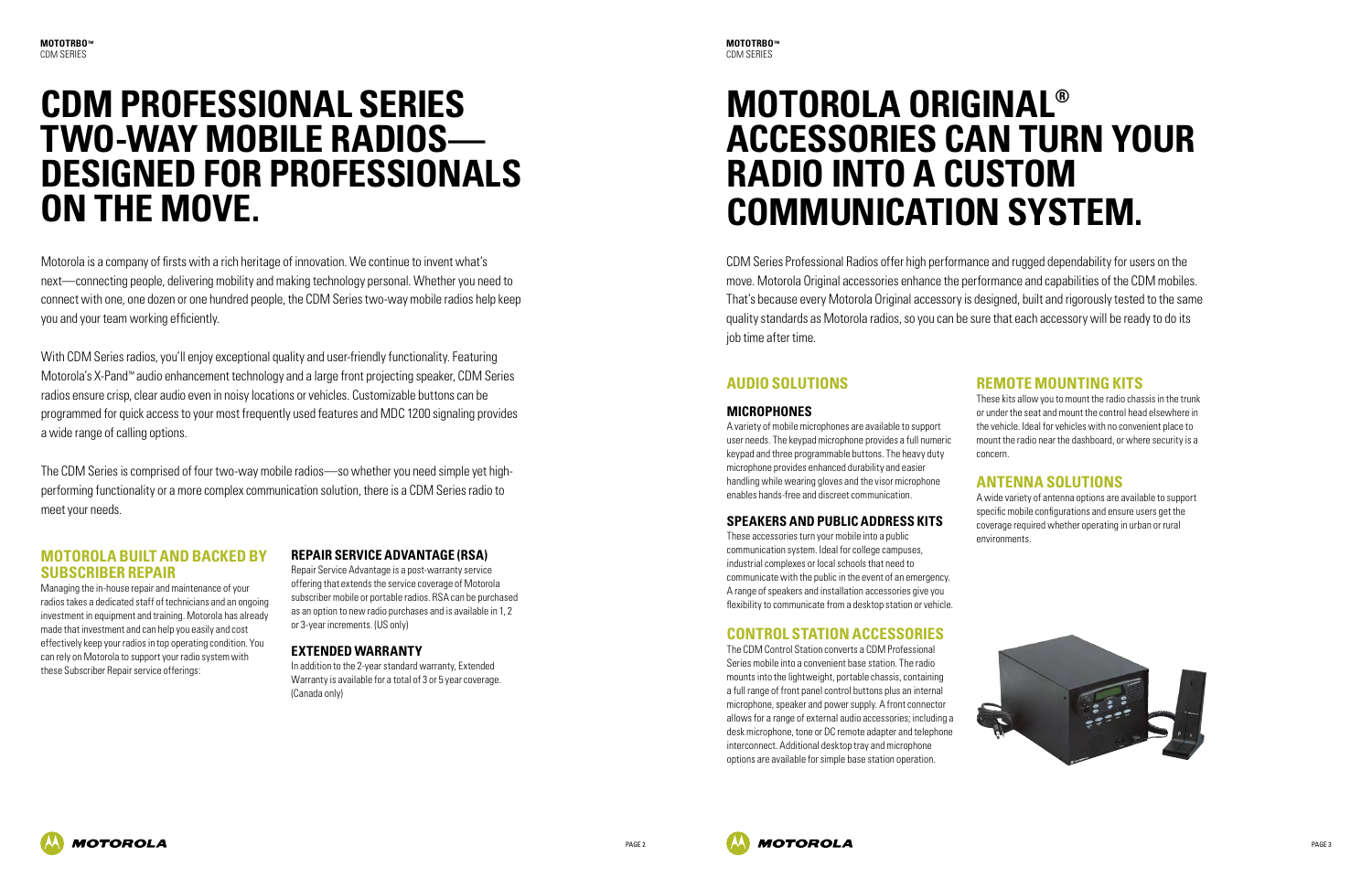

### **CDM750™ Available in Low Band, VHF and UHF Operates on Conventional Systems**

- **1 Multicolored LED Indicators** Visible feedback of transmit, scan, and monitor status **2 Large, Easy to Use Controls 1 2**
- **3 Large Textured PTT Button on 3 Palm Microphone**
- **4 Powerful, Front-Projecting Speaker 4**
- **5 Rugged, Die-Cast Chassis with Polycarbonate Outer Shell 5**
- **6 2 Customizable Function Buttons (P1, P2)** Program for instant access to your favorite features **6**
- **7 4 Channel Selector Buttons**



This radio is ideal for organizations and businesses with moderate communication requirements, especially those in construction and manufacturing industries. The CDM750 radio provides simple yet high-performing functionality. Its streamlined features include the essentials to keep users communicating steadily and efficiently—–including limited signaling capabilities and two customizable function buttons. Motorola's flexible X-Pand™ audio feature and a large front-projecting speaker esure clear, crisp sound, even in noisy environments. The CDM750 radio is a practical tool to get the job done.

#### **Features and Benefits:**

- **4 Channels**
- **Data Capable**
- **Scan** Monitors channels for activity
- **Repeater Talkaround** Unit-to-unit communication, bypassing the repeater
- **MDC 1200 Encode Signaling** Sends information via digital signals

Features Include:

#### **GENERAL SPECIFICATIONS Low Band VHF UHF** Channel Capacity 4 4 4 Typical RF Output Low Power High Power 40-60W 1-25W  $25 - 45$ Frequencies 29.7-36 MHz, 36-42 MHz 42-50 MHz 136-1 Dimensions (H x W x D) Low Power (1-25W) High Power 2.3 x 6.93 x 9.47 in. 58 x 176 x 240 mm  $2.2 \times 6$ 56 x  $2.2 x 6$ 56 x Weight Low Power High Power N/A 4.5 lbs (2.04 Kg)  $3.15$  Kg  $3.5$  lb Current Drain Standby Rx @ rated, external 8 ohm speaker .4A 1.5A .3A  $1.5A$ Transmit 17A 7A@25W, 13.5A@45W 8A@25W, 13.5A@40W FCC Description AZ492FT1627 (29.7-36 MHz) AZ492FT1628 (36-42 MHz) AZ492 A749

- **Caller ID Encode:** Allows users to identify you as the caller **Selective Radio Inhibit:** Can be remotely deactivated if lost or stolen
- **X-Pand™ Audio Enhancement** Crisp, clear audio quality
- **Monitor/Permanent Monitor** Allows continuous channel monitoring

#### **The Practical Radio—that gets the job done**

|                                                                    | <b>UHF</b>                                                                                                                           |
|--------------------------------------------------------------------|--------------------------------------------------------------------------------------------------------------------------------------|
|                                                                    | 4                                                                                                                                    |
| N<br>5W                                                            | $1-25W$<br>25-40W                                                                                                                    |
| 74 MHz                                                             | 403-470 MHz<br>450-512 MHz                                                                                                           |
| 6.93 x 6.97 in.<br>176 x 177 mm<br>6.93 x 7.44 in.<br>176 x 189 mm | $2.2 \times 6.93 \times 6.97$ in.<br>56 x 176 x 177 mm<br>$2.2 \times 6.93 \times 7.44$ in.<br>56 x 176 x 189 mm                     |
| bs (1.43 Kg)<br>s (1.59 Kg)                                        | $3.15$ lbs $(1.43$ Kg)<br>3.5 lbs (1.59 Kg)                                                                                          |
|                                                                    | .4A<br>1.5A                                                                                                                          |
| 25W, 13.5A@45W                                                     | 8A@25W, 13.5A@40W                                                                                                                    |
| 2FT3796 (25W)<br>2FT3795 (45W)                                     | AZ492FT4835 (25W, 403-470 MHz)<br>AZ492FT4830 (40W, 403-470 MHz)<br>AZ492FT4829 (25W, 450-512 MHz)<br>AZ492FT4836 (40W, 450-512 MHz) |

#### **TRANSMITTER SPECIFICATIONS**

| I DAWONI I LILO DI LUI IVATIVNO                 |                                |                                           |                                                     |                                                     |
|-------------------------------------------------|--------------------------------|-------------------------------------------|-----------------------------------------------------|-----------------------------------------------------|
|                                                 |                                | <b>Low Band</b>                           | <b>VHF</b>                                          | <b>UHF</b>                                          |
| Channel Capacity                                |                                | 12.5/20/30 kHz                            | 12.5/20/25 kHz*                                     | 12.5/20/25 kHz*                                     |
| Frequency Stability (-30° to +60° C, +25° Ref.) |                                | $± 5$ ppm                                 | $\pm 2.5$ ppm                                       | $± 2.5$ ppm                                         |
| <b>Typical RF Output</b>                        | Low Power<br><b>High Power</b> | 40-60W                                    | $1-25W$<br>25-45W                                   | $1-25W$<br>25-40W                                   |
| <b>Modulation Limiting</b>                      |                                | ± 5.0                                     | $+2.5@12.5kHz$<br>$+4.0@20kHz$<br>$± 5.0 @ 25 kHz*$ | $+2.5@12.5kHz$<br>$+4.0@20kHz$<br>$± 5.0 @ 25 kHz*$ |
| FM Hum and Noise                                |                                | -45dB (25 kHz)                            | -40dB @ 12.5 kHz. -45dB @ 25 kHz*                   | -40dB @ 12.5 kHz, -45dB @ 25 kHz*                   |
| Conducted/Radiated Spurious Emission            |                                | $-26dBm < 1$ GHz<br>$-26dBm > 1$ GHz      | $-36$ d $Bm < 1$ GHz<br>$-30$ d $Bm > 1$ GHz        | $-36$ d $Bm < 1$ GHz<br>$-30$ d $Bm > 1$ GHz        |
| <b>Adjacent Channel Power</b>                   |                                | $-70dB$                                   | -60dB @ 12.5 kHz. -70dB @ 25 kHz*                   | -60dB @ 12.5 kHz. -70dB @ 25 kHz*                   |
| Audio Response                                  |                                | TIA 603 and FTS300<br>and CEPT 84 Annex 2 | TIA 603 and FTS300<br>and CEPT 84 Annex 2           | FTS300 and CFPT 84<br>Annex 2                       |
| Audio Distortion                                |                                | 3% Typical                                | 3% Typical                                          | 3% Typical                                          |
| <b>FM Modulation</b>                            |                                | 16K0F3E (25 kHz)                          | 16K0F3E (25 kHz)*, 11K0F3 (12.5 kHz)                | 16K0F3E (25 kHz)*, 11K0F3 (12.5 kHz)                |

| <b>PORTABLE MILITARY STANDARDS</b>  |                                     |                                     |                                     |  |
|-------------------------------------|-------------------------------------|-------------------------------------|-------------------------------------|--|
| <b>Applicable</b><br><b>MIL-STD</b> | 810C<br>Method/<br><b>Procedure</b> | 810D<br>Method/<br><b>Procedure</b> | 810E<br>Method/<br><b>Procedure</b> |  |
| Low Pressure                        | 500.1/1                             | 500.2/2                             | 500.3/2                             |  |
| High Temperature                    | 501.1/1, 2                          | 501.2/1, 2                          | 501.3/1, 2                          |  |
| Low Temperature                     | 502.1/2                             | 502.2/1, 2                          | 502.3/1, 2                          |  |
| <b>Temperature Shock</b>            | 503.1/1                             | 503.2/1                             | 503.3/1                             |  |
| Solar Radiation                     | 505.1/1                             | 505.2/1                             | 505.3/1                             |  |
| Rain                                | 506.1/2                             | 506.2/2                             | 506.3/2                             |  |
| Humidity                            | 507.1/2                             | 507.2/2, 3                          | 507.3/3                             |  |
| Salt Fog                            | 509.1/1                             | 509.2/1                             | 509.3/1                             |  |
| Dust                                | 510.1/1                             | 510.2/1                             | 510.3/1                             |  |
| Vibration                           | 514.2/8, 10                         | 514.3/1                             | 514.4/1                             |  |
| Shock                               | 516.2/1, 5                          | 516.3/1                             | 516.4/1                             |  |

| <b>RECEIVER SPECIFICATIONS</b>                           |                                              |                                                    |                                              |  |
|----------------------------------------------------------|----------------------------------------------|----------------------------------------------------|----------------------------------------------|--|
|                                                          | <b>Low Band</b>                              | <b>VHF</b>                                         | <b>UHF</b>                                   |  |
| Frequencies                                              | 29.7-36 MHz<br>36-42 MHz<br>42-50 MHz        | 136-174 MHz                                        | 403-470 MHz<br>450-512 MHz                   |  |
| <b>Channel Spacing</b>                                   | 12.5/20/30 kHz                               | 12.5/20/25 kHz*                                    | 12.5/20/25 kHz*                              |  |
| <b>Frequency Stability</b><br>(-30°C to +60°C, +25°Ref.) | $± 5$ ppm                                    | $± 2.5$ ppm                                        | $± 2.5$ ppm                                  |  |
| Sensitivity: (12dB SINAD)                                | $0.3 \mu V$ (0.25 Typical)                   | $0.3 \mu V$ (0.23 Typical)                         | $0.3 \mu V$ (0.23 Typical)                   |  |
| Intermodulation                                          | 78dB Typical                                 | 75dB @ 12.5 kHz<br>78dB @ 25 kHz*                  | 75dB @ 12.5 kHz<br>75dB @ 25 kHz*            |  |
| <b>Adjacent Channel Selectivity</b>                      | 80dB                                         | 65dB @ 12.5 kHz<br>80dB @ 20 kHz<br>80dB @ 25 kHz* | 65dB @ 12.5 kHz<br>75dB @ 20 kHz             |  |
| Spurious Rejection                                       | 80dB                                         | 75dB @ 12.5 kHz VHF<br>80dB @ 25 kHz*              | 70dB @ 12.5 kHz<br>75dB @ 25 kHz*            |  |
| <b>Rated Audio:</b><br>External with 4 ohm speaker       | 3W Internal<br>13W External                  | 3W Internal<br>13W External                        | 3W Internal<br>13W External                  |  |
| Audio Distortion @ Rated Audio                           | 3% Typical                                   | 3% Typical                                         | 3% Typical                                   |  |
| Hum and Noise                                            | $-45dB$                                      | -40dB 12.5 kHz, -45dB 25 kHz*                      | -40dB 12.5 kHz, -45dB 25 kHz*                |  |
| Audio Response                                           | TIA603 and FTS300<br>and CFPT 84 Annex 2     | TIA603 and FTS300<br>and CFPT 84 Annex 2           | TIA603 and FTS300 and<br>CFPT 84 Annex 2     |  |
| <b>Conducted Spurious Emission</b>                       | $-57$ d $Bm < 1$ GHz<br>$-47$ d $Bm > 1$ GHz | $-57$ d $Rm < 1$ GHz<br>$-47$ d $Bm > 1$ GHz       | $-57$ d $Rm < 1$ GHz<br>$-47$ d $Bm > 1$ GHz |  |

| <b>ENVIRONMENTAL</b>  |                              |  |
|-----------------------|------------------------------|--|
| Operating Temperature | $-30^\circ$ to $+60^\circ$ C |  |
| Storage Temperature   | $-55^\circ$ to $+85^\circ$ C |  |
| <b>Thermal Shock</b>  | $-40^\circ$ to $+85^\circ$ C |  |
| Humidity              | 95% RH @ 8 Hr.               |  |
| FSD                   | <b>IFC 801-2 KV</b>          |  |
| Water Intrusion       | <b>IP54</b>                  |  |
| Packing Test          | Impact Test                  |  |

\* Availability of new 25 kHz equipment may be restricted due to Narrowbanding regulations in your country. Please check with your frequency coordinator and/ or regulatory agency for the latest information on Narrowbanding.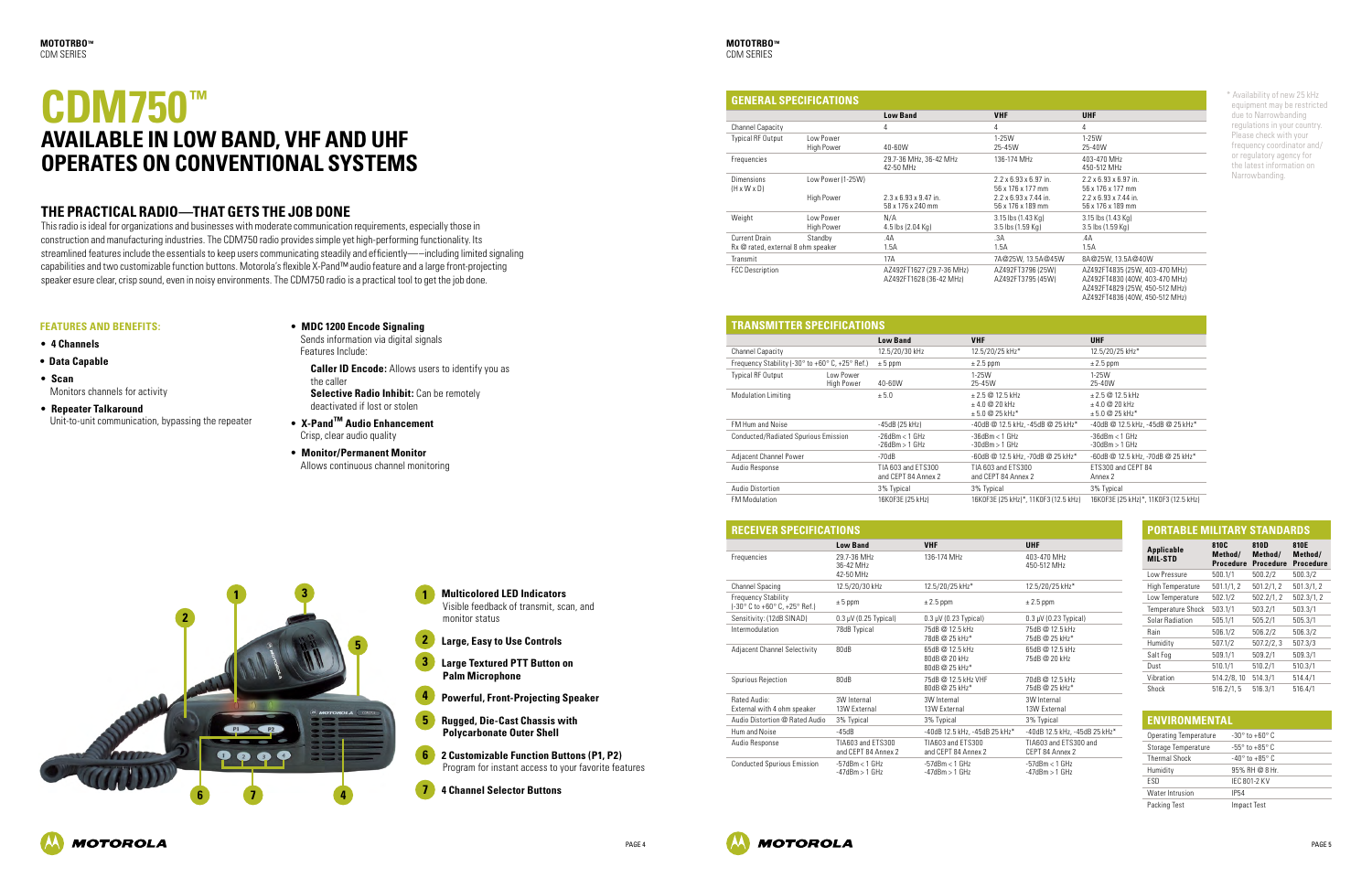

**1 Large, Easy to Use Controls 1**

- **2 Multicolored LED Indicators** Visible feedback of transmit, scan, and monitor status **2**
- **3 14-Character Alphanumeric Display** Information is clear and easy to read
- **4 Large Textured PTT Button on Palm Microphone 4**
- **5 Powerful, Front-Projecting Speaker 5**
- **6 Rugged, Die-Cast Chassis with Polycarbonate Outer Shell 6**
- **7 4 Customizable Function Buttons (P1, P2, P3, P4)** Program for instant access to your favorite features **7**
- **5 Channel Selector Buttons**



- **Caller ID:** Identifies incoming callers **Selective Call:** Let's you call a specific group or individual
- **Call Alert:** Notifies users that you're trying to reach them
- **DTMF Encode**
- Sends and receives pages and telephone calls

#### **Features and Benefits:**

- **64 Channels**
- **Dual Priority Scan** Frequently scans higher priority channels
- **Repeater Talkaround** Unit-to-unit communication, bypassing repeater
- **Data Capable**
- **Quik-Call II™ and MDC 1200 Signaling (Encode/Decode)**

Send and receive information via tone or digital signals. Features Include:

- **Status Message**
- Exchanges text messages between base and user
- **X-Pand™ Audio Enhancement** Crisp, clear audio quality
- **Emergency Signaling** Sends discreet help signal
- **Horn and Lights Activation** Notifies user of call alerts/selective calls when away from vehicle
- **Optional Voice Storage** Records important messages or memos
- **Multi-Language Capabilities** Programming in English, Spanish, French, or Portuguese
- **RSSI Indicator**
- Displays signal strength level
- **Remote Mountable Control Head**

| <b>GENERAL SPECIFICATIONS</b>                       |                                 |                                                                                 |                                                        |                                                                                                                                      |
|-----------------------------------------------------|---------------------------------|---------------------------------------------------------------------------------|--------------------------------------------------------|--------------------------------------------------------------------------------------------------------------------------------------|
|                                                     |                                 | <b>Low Band</b>                                                                 | <b>VHF</b>                                             | <b>UHF</b>                                                                                                                           |
| Channel Capacity                                    |                                 | 64                                                                              | 64                                                     | 64                                                                                                                                   |
| <b>Typical RF Output</b>                            | Low Power<br><b>High Power</b>  | 40-60W                                                                          | $1-25W$<br>25-45W                                      | $1-25W$<br>25-40W                                                                                                                    |
| Frequencies                                         |                                 | 29.7-36 MHz, 36-42 MHz<br>42-50 MHz                                             | 136-174 MHz                                            | 403-470 MHz<br>450-512 MHz                                                                                                           |
| <b>Dimensions</b><br>$(H \times W \times D)$        | Low Power (1-25W)               |                                                                                 | 2.34 x 7.05 x 7.32 in.<br>59 x 179 x 186 mm            | 2.34 x 7.05 x 7.32 in.<br>59 x 179 x 186 mm                                                                                          |
|                                                     | <b>High Power</b>               | 2.39 x 7.05 x 9.84 in.<br>61 x 179 x 250 mm                                     | $2.34 \times 7.05 \times 7.8$ in.<br>59 x 179 x 198 mm | $2.34 \times 7.05 \times 7.8$ in.<br>59 x 179 x 198 mm                                                                               |
| Weight                                              | Low Power (1-25W)<br>High Power | 4.5 lbs (2.04 Kg)                                                               | 3.15 lbs (1.43 Kg)<br>3.5 lbs (1.59 Kg)                | 3.15 lbs (1.43 Kg)<br>$3.5$ lbs (1.59 Kg)                                                                                            |
| Current Drain<br>Rx @ rated, external 8 ohm speaker | Standby                         | .4A<br>1.5A                                                                     | .3A<br>1.5A                                            | .3A<br>1.5A                                                                                                                          |
| Transmit                                            |                                 | 17A                                                                             | 7A@25W, 13.5A@45W                                      | 8A @ 25W, 13.5 A @ 40W                                                                                                               |
| <b>FCC Description</b>                              |                                 | AZ492FT1627 (29.7-36 MHz)<br>AZ492FT1628 (36-42 MHz)<br>AZ492FT1626 (42-50 MHz) | AZ492FT3796 (25W)<br>AZ492FT3795 (45W)                 | AZ492FT4835 (25W, 403-470 MHz)<br>AZ492FT4830 (40W, 403-470 MHz)<br>AZ492FT4829 (25W, 450-512 MHz)<br>AZ492FT4836 (40W, 450-512 MHz) |

#### **TRANSMITTER SPECIFICATIONS**

| I IVANYIVIII I EILYI EVILIVALIVNY               |                                 |                                           |                                                     |                                                     |
|-------------------------------------------------|---------------------------------|-------------------------------------------|-----------------------------------------------------|-----------------------------------------------------|
|                                                 |                                 | <b>Low Band</b>                           | <b>VHF</b>                                          | <b>UHF</b>                                          |
| <b>Channel Capacity</b>                         |                                 | 12.5/20/30 kHz                            | 12.5/20/25 kHz*                                     | 12.5/20/25 kHz*                                     |
| Frequency Stability (-30° to +60° C, +25° Ref.) |                                 | $± 5$ ppm                                 | $\pm 2.5$ ppm                                       | $\pm$ 2.5 ppm, $\pm$ 1.5 ppm UHF B2 HP              |
| <b>Typical RF Output</b>                        | I ow Power<br><b>High Power</b> | 40-60W                                    | $1-25W$<br>25-45W                                   | $1-25W$<br>25-40W                                   |
| <b>Modulation Limiting</b>                      |                                 | ± 5.0                                     | $+2.5@12.5kHz$<br>$+4.0@20kHz$<br>$± 5.0 @ 25 kHz*$ | $+2.5@12.5kHz$<br>$+4.0@20kHz$<br>$± 5.0 @ 25 kHz*$ |
| <b>FM Hum and Noise</b>                         |                                 | $-45dB$                                   | -40dB @ 12.5 kHz. -45dB @ 25 kHz*                   | -40dB @ 12.5 kHz. -45dB @ 25 kHz*                   |
| Conducted/Radiated Spurious Emission            |                                 | $-26dBm < 1$ GHz<br>$-26dBm > 1$ GHz      | $-36dBm < 1$ GHz<br>$-30$ d $Bm > 1$ GHz            | $-36$ d $Bm < 1$ GHz<br>$-30$ dBm $> 1$ GHz         |
| <b>Adjacent Channel Power</b>                   |                                 | $-70dB$                                   | -60dB @ 12.5 kHz. -70dB @ 25 kHz*                   | -60dB @ 12.5 kHz, -70dB @ 25 kHz*                   |
| Audio Response                                  |                                 | TIA 603 and FTS300<br>and CEPT 84 Annex 2 | TIA 603 and FTS300<br>and CEPT 84 Annex 2           | FTS300 and CFPT 84<br>Annex 2                       |
| Audio Distortion                                |                                 | 3% Typical                                | 3% Typical                                          | 3% Typical                                          |
| <b>FM Modulation</b>                            |                                 | 16K0F3E (25 kHz)                          | 16K0F3E (25 kHz)*, 11K0F3 (12.5 kHz)                | 16K0F3E (25 kHz)*, 11K0F3 (12.5 kHz)                |

| <b>PORTABLE MILITARY STANDARDS</b>  |                                     |                                     |                                     |  |
|-------------------------------------|-------------------------------------|-------------------------------------|-------------------------------------|--|
| <b>Applicable</b><br><b>MIL-STD</b> | 810C<br>Method/<br><b>Procedure</b> | 810D<br>Method/<br><b>Procedure</b> | 810E<br>Method/<br><b>Procedure</b> |  |
| Low Pressure                        | 500.1/1                             | 500.2/2                             | 500.3/2                             |  |
| High Temperature                    | 501.1/1, 2                          | 501.2/1, 2                          | 501.3/1, 2                          |  |
| Low Temperature                     | 502.1/2                             | 502.2/1, 2                          | 502.3/1, 2                          |  |
| <b>Temperature Shock</b>            | 503.1/1                             | 503.2/1                             | 503.3/1                             |  |
| <b>Solar Radiation</b>              | 505.1/1                             | 505.2/1                             | 505.3/1                             |  |
| Rain                                | 506.1/2                             | 506.2/2                             | 506.3/2                             |  |
| Humidity                            | 507.1/2                             | 507.2/2, 3                          | 507.3/3                             |  |
| Salt Fog                            | 509.1/1                             | 509.2/1                             | 509.3/1                             |  |
| Dust                                | 510.1/1                             | 510.2/1                             | 510.3/1                             |  |
| Vibration                           | 514.2/8, 10                         | 514.3/1                             | 514.4/1                             |  |
| Shock                               | 516.2/1.5                           | 516.3/1                             | 516.4/1                             |  |

| <b>RECEIVER SPECIFICATIONS</b>              |                                              |                                                    |                                                    |
|---------------------------------------------|----------------------------------------------|----------------------------------------------------|----------------------------------------------------|
|                                             | <b>Low Band</b>                              | <b>VHF</b>                                         | <b>UHF</b>                                         |
| Frequencies                                 | 29.7-36 MHz, 36-42 MHz<br>42-50 MHz          | 136-174 MHz                                        | 403-470 MHz<br>450-512 MHz                         |
| <b>Channel Spacing</b>                      | 12.5/20/30 kHz                               | 12.5/20/25 kHz*                                    | 12.5/20/25 kHz*                                    |
| Sensitivity: (12dB SINAD)                   | $0.3 \mu V (0.25$ Typical)                   | $0.3 \mu V$ (0.23 Typical)                         | $0.3 \mu V$ (0.23 Typical)                         |
| Intermodulation                             | 78dB Typical                                 | 75dB @ 12.5 kHz<br>78dB @ 25 kHz*                  | 75dB @ 12.5 kHz<br>75dB @ 25 kHz*                  |
| <b>Adjacent Channel Selectivity</b>         | 80dB                                         | 65dB @ 12.5 kHz<br>70dB @ 20 kHz<br>80dB @ 25 kHz* | 65dB @ 12.5 kHz<br>70dB @ 20 kHz<br>75dB @ 25 kHz* |
| Spurious Rejection                          | 80dB                                         | 75dB @ 12.5 kHz VHF<br>80dB @ 25 kHz*              | 70dB @ 12.5 kHz<br>75dB @ 25 kHz*                  |
| Rated Audio:<br>External with 4 ohm speaker | 3W Internal<br>13W External                  | 3W Internal<br>13W External                        | 3W Internal<br>13W External                        |
| Audio Distortion @ Rated Audio              | 3% Typical                                   | 3% Typical                                         | 3% Typical                                         |
| Hum and Noise                               | $-45dB$                                      | -40dB 12.5 kHz, -45dB 25 kHz*                      | -40dB 12.5 kHz, -45dB 25 kHz*                      |
| Audio Response                              | TIA603 and FTS300<br>and CFPT 84 Annex 2     | TIA603 and FTS300<br>and CFPT 84 Annex 2           | TIA603 and FTS300 and<br>CFPT 84 Annex 2           |
| <b>Conducted Spurious Emission</b>          | $-57$ d $Bm < 1$ GHz<br>$-47$ d $Bm > 1$ GHz | $-57$ d $Bm < 1$ GHz<br>$-47$ d $Bm > 1$ GHz       | $-57$ d $Bm < 1$ GHz<br>$-47$ d $Bm > 1$ GHz       |

| <b>ENVIRONMENTAL</b> |
|----------------------|
|----------------------|

| <b>Operating Temperature</b> | $-30^\circ$ to $+60^\circ$ C     |
|------------------------------|----------------------------------|
| Storage Temperature          | $-55^{\circ}$ to $+85^{\circ}$ C |
| <b>Thermal Shock</b>         | $-40^\circ$ to $+85^\circ$ C     |
| Humidity                     | 95% RH @ 8 Hr.                   |
| <b>FSD</b>                   | <b>IFC 801-2 KV</b>              |
| Water Intrusion              | <b>IP54</b>                      |
| Packing Test                 | Impact Test                      |

\* Availability of new 25 kHz equipment may be restricted due to Narrowbanding regulations in your country. Please check with your frequency coordinator and/ or regulatory agency for the latest information on Narrowbanding.

### **CDM1250™ Available in Low Band, VHF and UHF Operates on Conventional Systems**

#### **The Versatile Radio—more accessible than you think**

Perfect for growing organizations, the flexible CDM1250 two-way mobile can readily expand to meet rapidly changing business needs. Motorola's flexible X-PandTM audio feature and a powerful front-projecting speaker ensure superb sound clarity, even in noisy environments, making it an ideal choice for public administration and mining applications. The large 14-character alphanumeric display with user-friendly icons helps make information readily available and easy to understand. A full range of signaling capabilities lets you instantly see who's sending you transmissions, notifies others you're trying to reach them even when they're away from their vehicles, and programs your radio to call a specific group or individual. The versatility of the CDM1250 mobile helps keep productivity at it's highest, no matter how fast your business grows.

**8**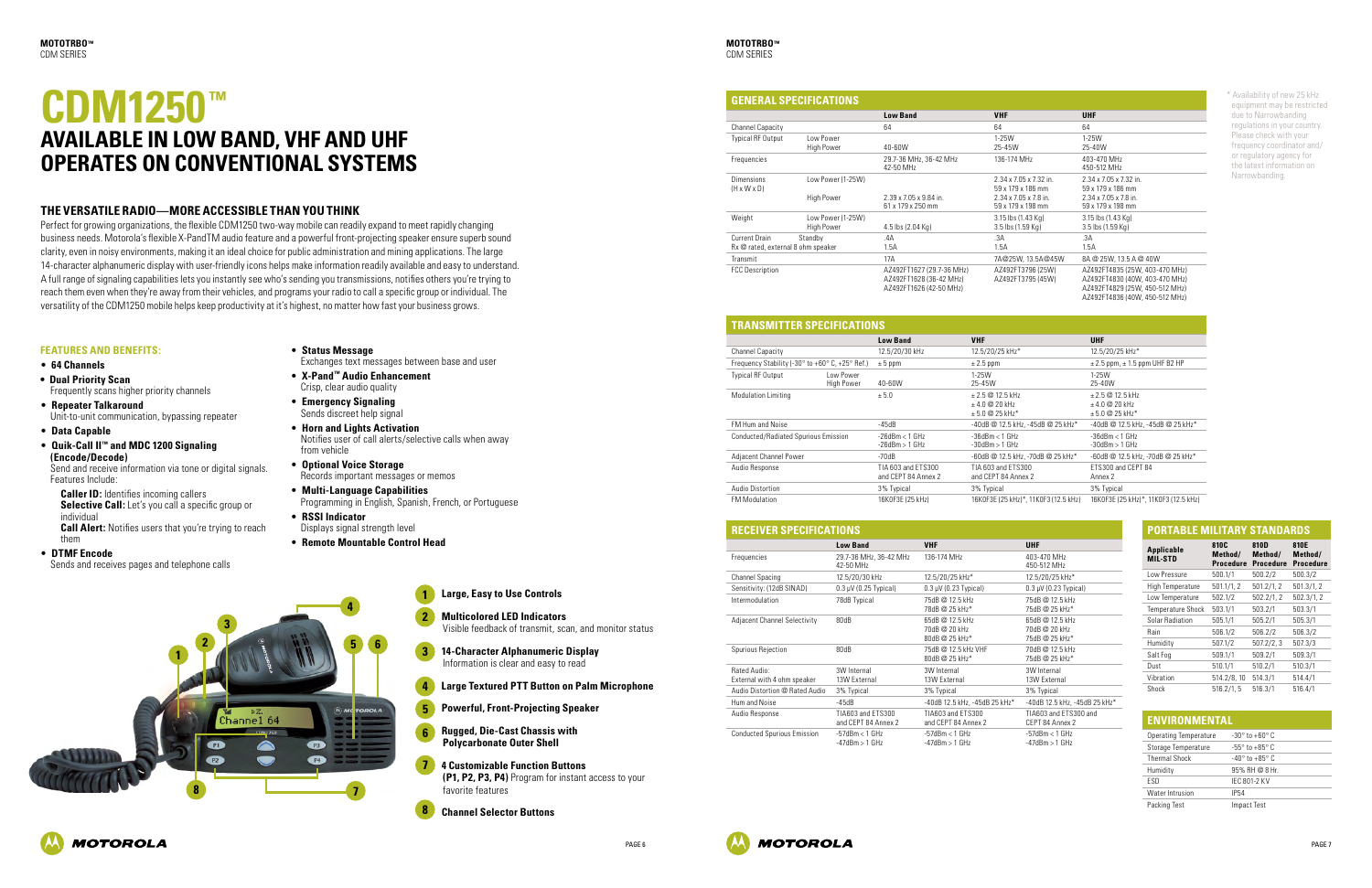

#### **1 Large, Easy to Use Controls 1**



#### **Features and Benefits:**

- **128 Channels**
- **Dual Priority Scan** Frequently scans higher priority channels
- **Repeater Talkaround** Unit-to-unit communication, bypassing repeater
- **Quik-Call II™ and MDC 1200 Signaling (Encode/Decode)** Send and receive information via tone or digital signals.

Features Include: **Selective Call:** Let's you call a specific group or

individual **Call Alert:** Notifies users that you're trying to reach them

**Radio Check:** Identifies active radio **Message:** Send/receive messages

• **DTMF Encode**

Sends pages and telephone calls

- **2 Multicolored LED Indicators** Visible feedback of transmit, scan, and monitor status **2**
- **3 14-Character Alphanumeric Display** Information is clear and easy to read **3**
- **4 Large Textured PTT Button on Palm Microphone 4**
- **5 Powerful, Front-Projecting Speaker 5**
- **6 Rugged, Die-Cast Chassis with Polycarbonate Outer Shell 6**
- **7 4 Customizable Function Buttons (P1, P2, P3, P4)** Program for instant access to your favorite features **7**
- **5 Channel Selector Buttons 8**
- **Status Message**
- Exchanges text messages between base and user
- **X-Pand™ Audio Enhancement** Crisp, clear audio quality
- **Emergency Signaling** Sends discreet help signal
- **Horn and Lights Activation** Notifies user of call alerts/selective calls when away from vehicle
- **Optional Voice Storage** Records important messages or memos
- **Multi-Language Capabilities** Programming in English, Spanish, French, or Portuguese
- **RSSI Indicator** Displays signal strength level
- **Remote Mountable Control Head**

### **CDM1550™ Available in Low Band Operates on Conventional Systems**

#### **The Sophisticated Radio—for advanced needs**

Security and utilities teams will appreciate the CDM1550, a top-tier radio that is fully equipped to handle the advanced communication needs of organizations requiring high levels of flexibility and functionality. Motorola's flexible X-Pand™ audio feature and a powerful front-projecting speaker ensure clear, crisp sound, even in noisy environments. The large 14-character alphanumeric display with user-friendly icons helps make information easy to understand. An extensive range of signaling capabilities lets you exchange status messages with your dispatcher to minimize channel usage and improve efficiency, or discreetly signals for emergency help even when your vehicle is turned off. And, the enhanced menu gives you easy access to all of the radio's many features. With 128 channels, this exceptional mobile delivers the superb communication power and control needed to work at maximum efficiency.

| <b>GENERAL SPECIFICATIONS</b>                              |                                        |                                                                                 |  |
|------------------------------------------------------------|----------------------------------------|---------------------------------------------------------------------------------|--|
|                                                            |                                        | <b>Low Band</b>                                                                 |  |
| <b>Channel Capacity</b>                                    |                                        | 128                                                                             |  |
| <b>Typical RF Output</b>                                   | I ow Power<br><b>High Power</b>        | 40-60W                                                                          |  |
| Frequencies                                                |                                        | 29.7-36 MHz, 36-42 MHz, 42-50 MHz                                               |  |
| Dimensions (H x W x D)                                     | Low Power (1-25W)<br><b>High Power</b> | 2.83 x 7.28 x 10.02 in.<br>72 x 185 x 255 mm                                    |  |
| Weight                                                     | Low Power (1-25W)<br><b>High Power</b> | 4.5 lbs (2.04 Kg)                                                               |  |
| <b>Current Drain</b><br>Rx @ rated, external 8 ohm speaker | Standby                                | .4A<br>1.5A                                                                     |  |
| Transmit                                                   |                                        | 17A                                                                             |  |
| <b>FCC Description</b>                                     |                                        | AZ492FT1627 (29.7-36 MHz)<br>AZ492FT1628 (36-42 MHz)<br>AZ492FT1626 (42-50 MHz) |  |

#### **TRANSMITTER SPECIFICATIONS**

|                                                 |                                 | <b>Low Band</b>                        |
|-------------------------------------------------|---------------------------------|----------------------------------------|
| <b>Channel Capacity</b>                         |                                 | 12.5/20/30 kHz                         |
| Frequency Stability (-30° to +60° C, +25° Ref.) |                                 | $± 5$ ppm                              |
| <b>Typical RF Output</b>                        | I ow Power<br><b>High Power</b> | 40-60W                                 |
| <b>Modulation Limiting</b>                      |                                 | $+5.0$                                 |
| <b>FM Hum and Noise</b>                         |                                 | $-45dB(25 kHz)$ *                      |
| Conducted/Radiated Spurious Emission            |                                 | $-26d$ Bm                              |
| Adjacent Channel Power                          |                                 | $-70dB$                                |
| Audio Response                                  |                                 | TIA 603 and ETS300 and CEPT 84 Annex 2 |
| <b>Audio Distortion</b>                         |                                 | 3% Typical                             |
| <b>FM Modulation</b>                            |                                 | 16K0F3E (25 kHz)*                      |
|                                                 |                                 |                                        |

|  | PORTABLE MILITARY STANDARDS |  |  |
|--|-----------------------------|--|--|
|  |                             |  |  |
|  |                             |  |  |
|  |                             |  |  |

| Applicable<br>MIL STD | 810C<br>Method/<br><b>Procedure</b> | 810D<br>Method/<br><b>Procedure</b> | 810E<br>Method/<br><b>Procedure</b> |
|-----------------------|-------------------------------------|-------------------------------------|-------------------------------------|
| Low Pressure          | 500.1/1                             | 500.2/2                             | 500.3/2                             |
| High Temperature      | 501.1/1, 2                          | 501.2/1, 2                          | 501.3/1, 2                          |
| Low Temperature       | 502.1/2                             | 502.2/1, 2                          | 502.3/1, 2                          |
| Temperature Shock     | 503.1/1                             | 503.2/1                             | 503.3/1                             |
| Solar Radiation       | 505.1/1                             | 505.2/1                             | 505.3/1                             |
| Rain                  | 506.1/2                             | 506.2/2                             | 506.3/2                             |
| Humidity              | 507.1/2                             | 507.2/2, 3                          | 507.3/3                             |
| Salt Fog              | 509.1/1                             | 509.2/1                             | 509.3/1                             |
| Dust                  | 510.1/1                             | 510.2/1                             | 510.3/1                             |
| Vibration             | 514.2/8, 10                         | 514.3/1                             | 514.4/1                             |
| Shock                 | 516.2/1, 5                          | 516.3/1                             | 516.4/1                             |

#### **RECEIVER SPECIFICATIONS**

|                                                                                                       | <b>Low Band</b>                       |
|-------------------------------------------------------------------------------------------------------|---------------------------------------|
| Frequencies                                                                                           | 29.7-36 MHz, 36-42 MHz, 42-50 MHz     |
| <b>Channel Spacing</b>                                                                                | 12.5/20/30 kHz                        |
| Frequency Stability: $(-30^{\circ} \text{ C to } +60^{\circ} \text{ C}$ , $+25^{\circ} \text{ Ref.})$ | $± 5$ ppm                             |
| Sensitivity: (12dB SINAD)                                                                             | $0.3 \mu V$ (0.25 Typical)            |
| Intermodulation                                                                                       | 78dB Typical                          |
| <b>Adjacent Channel Selectivity</b>                                                                   | 80dB                                  |
| Spurious Rejection                                                                                    | 80dB                                  |
| Rated Audio:                                                                                          | 3W Internal                           |
| External with 4 ohm speaker                                                                           | 13W External                          |
| Audio Distortion @ Rated Audio                                                                        | 3% Typical                            |
| Hum and Noise                                                                                         | -40 dB @12.5 kHz                      |
| Audio Response                                                                                        | TIA603 and FTS300 and CFPT 84 Annex 2 |
| <b>Conducted Spurious Emission</b>                                                                    | $-57$ d $Bm < 1$ GHz                  |
|                                                                                                       | $-47$ d $Bm > 1$ GHz                  |



| <b>ENVIRONMENTAL</b> |  |
|----------------------|--|
|                      |  |
|                      |  |

| <b>Operating Temperature</b> | $-30^\circ$ to $+60^\circ$ C     |
|------------------------------|----------------------------------|
| Storage Temperature          | $-55^{\circ}$ to $+85^{\circ}$ C |
| <b>Thermal Shock</b>         | $-40^\circ$ to $+85^\circ$ C     |
| Humidity                     | 95% RH @ 8 Hr.                   |
| <b>FSD</b>                   | <b>IFC 801-2 KV</b>              |
| Water Intrusion              | <b>IP54</b>                      |
| Packing Test                 | Impact Test                      |
|                              |                                  |

\* Availability of new 25 kHz equipment may be restricted due to Narrowbanding regulations in your country. Please check with your frequency coordinator and/or regulatory agency for the latest information on Narrowbanding.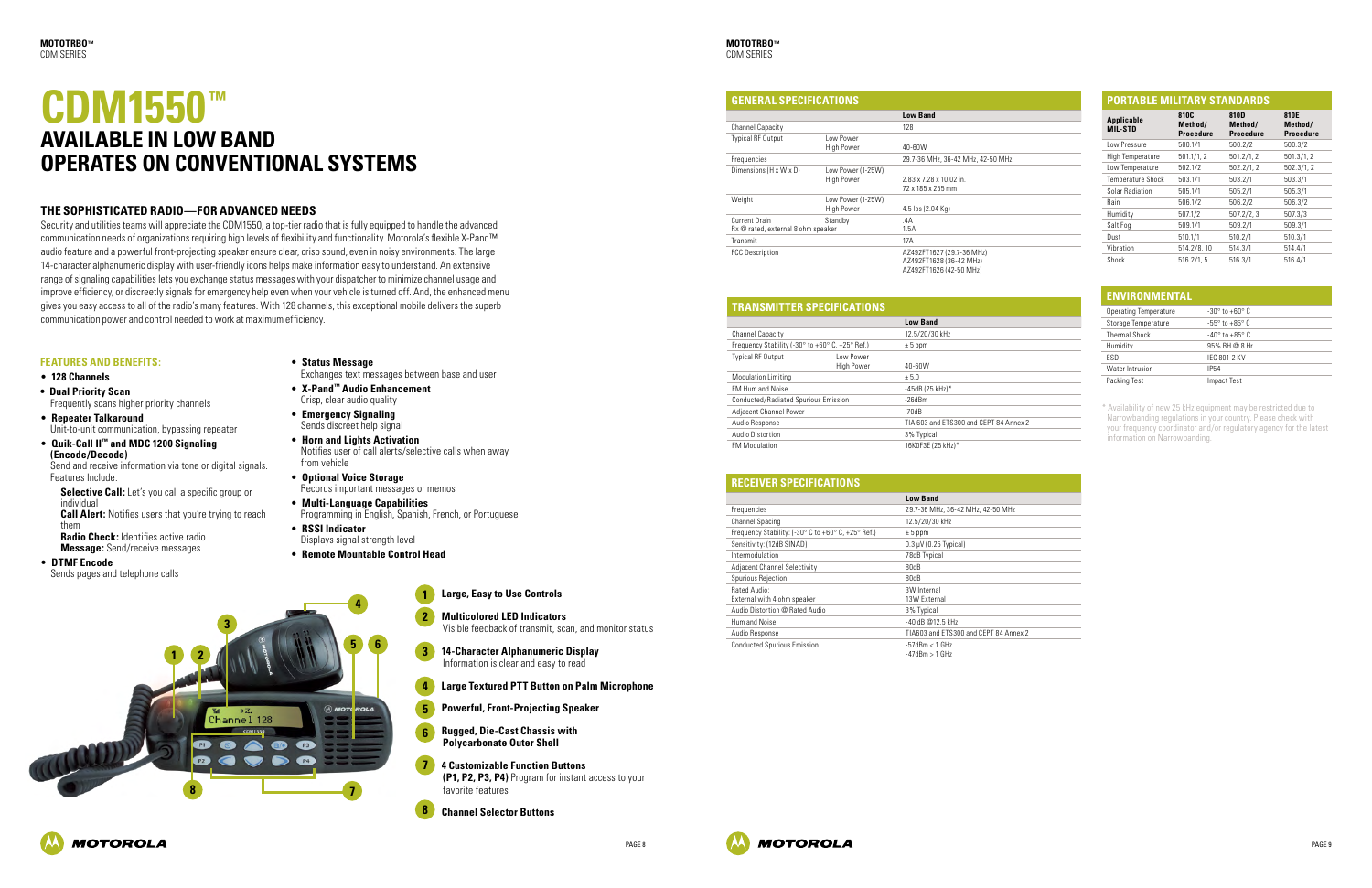





#### **Large, Easy to Us 1**

- **5 6 2**
	- **3**
	- **4**
		- **5**
		- **6 Rugged, Die-Cast Chassis with**

| lse Controls                                                 |  |
|--------------------------------------------------------------|--|
| <b>D</b> Indicators<br>of transmit, scan, and monitor status |  |
| <b>phanumeric Display</b>                                    |  |

**Caller ID:** Identifies incoming callers **Selective Call:** Let's you call a specific group or individual **Call Alert:** Notifies users that you're trying to reach

**1 2**

**4**



#### **Features and Benefits:**

- **16 or 160 Channels**
- **15 PassPort and/or LTR Zones (16 Talkgroups each)**
- **Dual Priority Scan in Conventional Mode** Frequently scans higher priority channels
- **Conventional Talkaround** Unit-to-unit communication, bypassing repeater
- **Quik-Call II™ on Conventional Zones**
- **Quik-Call II™ MDC 1200 Signaling (Encode/Decode)** Send and receive information via tone or digital signals
- **MDC 1200 Signaling (Encode/Decode)** Features on Conventional and LTR Zones Including:

them **Radio Check:** Identifies active radio **Message:** Send/receive messages

- **DTMF Encode** Sends and receives pages and telephone calls
- **Telephone Interconnect Capability**
- **PassPort Selective Call/Call Alert**

- **Multicolored LE** Visible feedback of
- **14-Character Alp**
- **4 Large Textured PTT Button on Palm Microphone**
- **5 Powerful, Front-Projecting Speaker**
- **Polycarbonate Outer Shell 6**
- **7 4 Customizable Function Buttons (P1, P2, P3, P4)** Program for instant access to your favorite features **7**
- **5 Channel Selector Buttons 8**

#### **GENERAL SPECIFICATIONS VHF UHF 200 MHz 700 MHz** Channel Capacity Trunking Zone Trunking Talkgroup (per zone) Conventional Channel 15 16 16 or 160 15 16 16 or 160 15 16 16 Typical RF Output 1-25W - Low 25-45W - High 1-25W - Low 25-40W - High 1-25W 1-25W Frequencies 136-174 MHz 403-470 MHz 450-512 MHz 217-218 MH 219-220MHz 220-221MH 221-222MHz Dimensions  $(H \times W \times D)$  2.34 x 7.05 x 7.32 inch (60 x 179 x 186 mm) - VHF/UHF 2.34 x 7.05 x 7.79 inch (60 x 179 x 198 mm) - VHF/UHF Weight 3.15 lbs (1.43 Kg) - VHF/UHF Low Power, 200 MHz3.5 lbs Current Drain Standby Rx @ rated, external 8 ohm speaker .3A 1.5A .3A 1.5A .3A 1.5A Transmit 7A @ 25W 13.5A @ 45W 7A @ 25W 13.5A @ 40W 7A @ 25W FCC Description AZ492FT3796 (25W, 136-174 MHz), AZ492FT3795 (45

- **System/All Group/Auto Group Selective Scanning**
- **PTT-ID Aliasing Available in PassPort and LTR**
- **NTIA Band Support:** 9 MHz Rx/Tx Spacing in NTIA Band
- **Roam Request**
- **Roam Lock**
- **Home Channel Revert**
- **User-Defined Lists**
- **X-Pand™ Audio Enhancement**
- Crisp, clear audio quality • **Emergency Signaling** Sends discreet help signal
- **Horn and Lights Activation** Notifies user of call alerts/selective calls when away from vehicle
- **Optional Voice Storage** Records important messages or memos
- **Multi-Language Capabilities** Programming in English, Spanish, French, or Portuguese
- **RSSI Indicator** Displays signal strength level
- **Remote Mountable Control Head**

ABZ99FT3081 (25W, 217-218, and 219-222 MHz) AZ492FT4835 (25W, 403-470 MHz), AZ492FT4830 (40W, 403-470 MHz) AZ492FT4829 (25W, 450-512 MHz), AZ492FT4836 (40

| .BZ99FT5001 (15W, 746-747, 762-764, 776-777, and |  |  |  |
|--------------------------------------------------|--|--|--|
|                                                  |  |  |  |

# **CDM1550LS+™**

### **Available in VHF, UHF, 200 MHz and 700 MHz Operates on Conventional, LTR® and PassPort® Systems**

#### **The Intelligent Radio—so advanced, it practically thinks for you**

High-performing features combined with versatile trunking capabilities make the CDM1550.LS+ two-way radio the smart choice to keep mobile work teams performing their best, especially those in transportation. With LTR trunking capabilities you experience wider calling range, faster channel access, enhanced privacy, and higher user and talkgroup capacity. The CDM1550.LS+ also offers PassPort trunking. Ideal for users with growing communication needs, PassPort includes all the advantages of LTR trunking plus wider area coverage, seamless roaming, exceptional audio quality, superb system access, efficient channel expansion and electronic serial number production.

**3**

|                                                | <b>700 MHz</b>                                                                    |
|------------------------------------------------|-----------------------------------------------------------------------------------|
|                                                | 15<br>16<br>16                                                                    |
|                                                | $1-25W$                                                                           |
| łz (Talkaround)<br>l7<br>Iz (Talkaround)<br>l7 | 776-777 MHz<br>792-794 MHz<br>746-747 MHz (Talkaround)<br>762-764MHz (Talkaround) |
| Low Power, 200 MHz<br>ligh Power, 700 MHz      |                                                                                   |
|                                                | bs (1.59 Kg) - VHF/UHF High Power, 700 MHz                                        |
|                                                | .3A<br>1.5A                                                                       |
|                                                | 7A @ 25W                                                                          |
| W. 136-174 MHz)                                |                                                                                   |
| )W, 403-470 MHz)<br>IW. 450-512 MHz)           |                                                                                   |

 $\frac{18}{192}$ -794 MHz)

#### **PORTABLE MILITARY STANDARDS**

| <b>Applicable</b><br><b>MIL-STD</b> | 810C<br>Method/<br>Procedure | 810D<br>Method/<br><b>Procedure</b> | 810E<br>Method/<br><b>Procedure</b> |
|-------------------------------------|------------------------------|-------------------------------------|-------------------------------------|
| Low Pressure                        | 500.1/1                      | 500.2/2                             | 500.3/2                             |
| High<br>Temperature                 | 501.1/1.2                    | 501.2/1.2                           | 501.3/1.2                           |
| l ow<br>Temperature                 | 502.1/2                      | 502.2/1.2                           | 502.3/1.2                           |
| Temperature<br>Shock                | 503.1/1                      | 503.2/1                             | 503.3/1                             |
| Solar Radiation                     | 505.1/1                      | 505.2/1                             | 505.3/1                             |
| Rain                                | 506.1/2                      | 506.2/2                             | 506.3/2                             |
| Humidity                            | 507.1/2                      | 507.2/2.3                           | 507.3/3                             |
| Salt Fog                            | 509.1/1                      | 509.2/1                             | 509.3/1                             |
| Dust                                | 510.1/1                      | 510.2/1                             | 510.3/1                             |
| Vibration                           | 514.2/8, 10                  | 514.3/1                             | 514.4/1                             |
| Shock                               | 516.2/1.5                    | 516.3/1                             | 516.4/1                             |

| <b>ENVIRONMENTAL</b> |  |
|----------------------|--|
|----------------------|--|

| <b>Operating Temperature</b> | $-30^\circ$ to $+60^\circ$ C     |
|------------------------------|----------------------------------|
| Storage Temperature          | $-55^{\circ}$ to $+85^{\circ}$ C |
| <b>Thermal Shock</b>         | $-40^\circ$ to $+85^\circ$ C     |
| Humidity                     | 95% RH @ 8 Hr.                   |
| <b>FSD</b>                   | <b>IEC 801-2 KV</b>              |
| Water Intrusion              | IP54                             |
| Packing Test                 | <b>Impact Test</b>               |
|                              |                                  |

\* Availability of new 25 kHz equipment may be restricted due to Narrowbanding regulations in your country. Please check with your frequency coordinator and/or regulatory agency for the latest information on Narrowbanding.

| <b>TRANSMITTER SPECIFICATIONS</b>                  |                                                  |                                                  |                |                                                |  |  |  |
|----------------------------------------------------|--------------------------------------------------|--------------------------------------------------|----------------|------------------------------------------------|--|--|--|
|                                                    | <b>VHF</b>                                       | <b>UHF</b>                                       | <b>200 MHz</b> | <b>700 MHz</b>                                 |  |  |  |
| Power Output                                       | 1-25 or 25-45W                                   | 1-25 or 25-40W                                   | $1-25W$        | $1-25W$                                        |  |  |  |
| Frequency Stability:<br>(-30°C to +60°C, +25°Ref.) | $±2.5$ ppm                                       | $\pm 5$ ppm @ 25 kHz*<br>$±2.5$ ppm $@12.5$ kHz  | $\pm 2.5$ ppm  | $±1.5$ ppm                                     |  |  |  |
| <b>Modulation Limiting</b>                         | ±2.5 @ 12.5 kHz<br>$+4.0@20kHz$<br>$±5.0@25kHz*$ | $+2.5@12.5kHz$<br>±4.0 @ 20 kHz<br>$±5.0@25kHz*$ | $\pm 2.5$ kHz  | $±2.5$ kHz                                     |  |  |  |
| Conducted/Radiated Emissions                       | $-36$ d $Bm < 1$ GHz<br>$-30$ d $Bm > 1$ GHz     | $-36$ d $Bm < 1$ GHz<br>$-30$ d $Bm > 1$ GHz     | $-16dBm$       | -16dBm (except 40dBm from 1559)<br>to 1610MHz) |  |  |  |
| Channel Spacing                                    | 12.5/20/25 kHz*                                  | 12.5/20/25 kHz*                                  | $12.5$ kHz     | 12.5 kHz                                       |  |  |  |
| <b>FM Hum and Noise</b>                            | $-40$ dB @ 12.5 kHz<br>$-45dB$ 25 kHz*           | -40dB Typical                                    | -40dB Typical  | -40dB Typical                                  |  |  |  |
| <b>Adjacent Channel Power</b>                      | -60dB @ 12.5 kHz<br>-70dB @ 25 kHz*              | $-60$ dB @ 12.5 kHz<br>-70dB @ 25 kHz*           | $-60dB$        | $-60dB$                                        |  |  |  |
| Audio Response                                     | TIA 603 and FTS300<br>and CEPT 84 Annex 2        | TIA 603 and FTS300<br>and CEPT 84 Annex 2        | $+1$ to $-3dB$ | $+1$ to $-3dB$                                 |  |  |  |
| Audio Distortion                                   | 3%Typical                                        | 3%Typical                                        | 3%Typical      | 3%Typical                                      |  |  |  |
| <b>FM Modulation Designator</b>                    | 11K0F3E (12.5 kHz)<br>16K0F3E (25 kHz)*          | 11K0F3E (12.5 kHz)<br>16K0F3E (25 kHz)*          | 11K0F3E        | 11K0F3E                                        |  |  |  |
| Adjacent Channel Coupled Power                     | N/A                                              | N/A                                              | N/A            | Complies with 47 CFR 27.53 (d) (1)             |  |  |  |

#### **RECEIVED CRECIFICATIONS**

| REGERER SE EGILIGA HUNG                               |                                              |                                              |                                                                                  |                                    |  |  |  |  |
|-------------------------------------------------------|----------------------------------------------|----------------------------------------------|----------------------------------------------------------------------------------|------------------------------------|--|--|--|--|
|                                                       | <b>VHF</b>                                   | <b>UHF</b>                                   | 200 MHz                                                                          | <b>700 MHz</b>                     |  |  |  |  |
| Frequencies                                           | 136-174 MHz                                  | 403-470 MHz<br>450-512 MHz                   | 217-218 MHz<br>219-220 MHz, 220-222 MHz                                          | 746-747 MHz<br>762-764 MHz         |  |  |  |  |
| <b>Channel Spacing</b>                                | 12.5/20/25 kHz*                              | 12.5/20/25 kHz*                              | 12.5 kHz                                                                         | 12.5 kHz                           |  |  |  |  |
| Frequency Stability:<br>(-30° C to +60° C, +25° Ref.) | $\pm 2.5$ ppm                                | $\pm 2.5$ ppm                                | $\pm 2.5$ kHz                                                                    | $±1.5$ kHz                         |  |  |  |  |
| Sensitivity: (12dB SINAD) EIA                         | $0.3 \mu V$ (0.23 typical)                   | $0.3 \mu V$ (0.23 typical)                   | $0.3 \mu V$ (0.25 typical)                                                       | $0.3 \mu V$ (0.23 typical)         |  |  |  |  |
| Intermodulation                                       | 75dB @ 12.5 kHz<br>78dB @ 25 kHz*            | 75dB @ 12.5 kHz<br>75dB @ 25 kHz*            | 75dB                                                                             | 75dB                               |  |  |  |  |
| <b>Adjacent Channel Selectivity</b>                   | 65dB @ 12.5 kHz<br>80dB @ 25 kHz*            | 65dB @ 12.5 kHz<br>75dB @ 25 kHz*            | 65dB (TIA 603)<br>40dB (TIA 603-A)                                               | 65dB (TIA 603)<br>40dB (TIA 603-A) |  |  |  |  |
| Spurious Rejection                                    | 75dB @ 12.5 kHz<br>80dB @ 25 kHz*            | 70dB @ 12.5 kHz<br>75dB @ 25 kHz*            | 75dB                                                                             | 75dB                               |  |  |  |  |
| Rated Audio:<br>External with 4 ohm speaker           | 3W Internal<br>13W External                  | 3W Internal<br>13W External                  | 3W Internal<br>13W External                                                      | 3W Internal<br>13W External        |  |  |  |  |
| Audio Distortion @ Rated Audio                        | 3%Typical                                    | 3%Typical                                    | 3%Typical                                                                        | 3%Typical                          |  |  |  |  |
| Hum and Noise                                         | $-40dB$ 12.5 kHz<br>$-45$ dB 25 kHz*         | -40dB 12.5 kHz<br>$-45$ dB 25 kHz*           | $-40dB$                                                                          | $-40dB$                            |  |  |  |  |
| Audio Response                                        | TIA 603 and FTS300<br>and CEPT 84 Annex 2    | TIA 603 and FTS300<br>and CEPT 84 Annex 2    | $+1$ to $-3dB$                                                                   | $+1$ to $-3dB$                     |  |  |  |  |
| Conducted Spurious Emission:<br>FCC Part 15           | $-57$ d $Bm < 1$ GHz<br>$-47$ d $Bm > 1$ GHz | $-57$ d $Bm < 1$ GHz<br>$-47$ d $Bm > 1$ GHz | $-57$ dBm < 1 GHz $-57$ dBm < 1 GHz<br>$-47$ d $Bm > 1$ GHz $-47$ d $Bm > 1$ GHz |                                    |  |  |  |  |